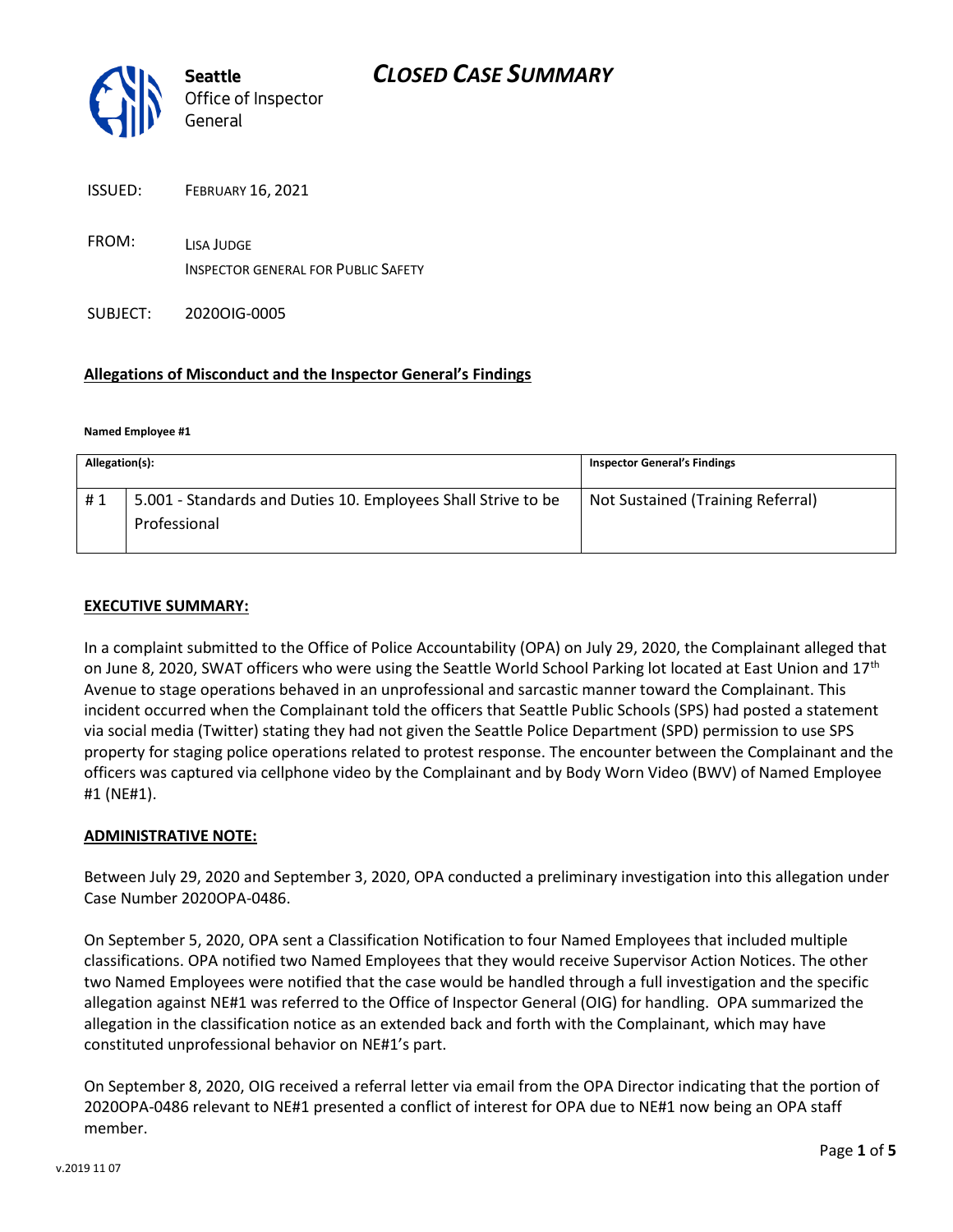

OIG CASE NUMBER: 2020OIG-0005

### **SUMMARY OF INVESTIGATION:**

The Complainant alleged that on June 8, 2020, around 10:15 PM, after learning via Twitter that SPS was prohibiting "militarized police" from using their property for staging, he rode his bicycle past the Seattle World School and saw a SWAT team and truck staging on the property. He contacted a small group of officers at that location and recorded the incident. The Complainant stated that during the interaction officers were rude, sarcastic, threatened retaliatory action, and failed to provide required information regarding identity. The Complainant alleged the officers attempted to intimidate him during the interaction by asking him if he had a permit to be at the parking lot and then telling him he needed to turn on the reflectors on his bike. NE#1 is specifically alleged to have made unprofessional remarks and engaged in sarcastic banter. NE#1 was one of two Sergeants in the group that spoke with the Complainant, with the remainder being officers, making him one of the highest-ranking employees present during the incident.

The Complainant was interviewed by OPA on September 3, 2020. In that interview, the Complainant explained that when he asked the officers in the World School parking lot if they were aware the school district had publicly asked that they leave, the response he got was very antagonistic, unprofessional, and included one officer giving him a false name and serial number. The Complainant recalled at the end of the conversation the officers began to make comments about his bicycle, insinuating he was not in compliance because his light was not turned on. One officer then asked the Complainant if he would like the ticket mailed to him. The Complainant decided to leave at that point because the officer appeared to be implying that if the conversation continued, there would be negative repercussions for him. The Complainant explained the delay in filing a complaint was because he only came forward after he saw other examples in the news of SPD officers giving false names or serial numbers, which made him feel this may be more of a systemic issue.

OIG reviewed the OPA intake file, including the interview of the Complainant, and reviewed available BWV footage and the recording of the incident provided by the Complainant. On November 5, 2020, OIG conducted an in-person interview with NE#1, which provides the information referenced below. The interview was audio-recorded and transcribed.

At the time of the incident, NE#1 was working as a Sergeant and assigned to SWAT and had been working extended shifts for seven to ten days prior for the protest response. On June 8, 2020, NE#1 was assigned as the Sergeant for a group operating a "Bearcat" vehicle, with a driver and several other officers. The group and their vehicle and equipment were staged in the Seattle World School parking lot. NE#1 explained he was aware it was a school parking lot and asserted he believed there was no need for SPD to receive permission to have vehicles or resources in that parking lot; however, the interaction with the Complainant involved some negative back and forth banter about whether the parking lot was school property.

NE#1 was asked about his response to the Complainant's statement that this was clearly school property when he (NE#1) stated, "I have not heard that information." NE#1 explained it would not make sense for him to respond that way (because he was aware it was a public school) but rather, his response was to an earlier part of the Complainant's statement that Seattle Public Schools was not allowing SPD on their property. NE#1 asserted he thought the Complainant's questions about their presence in the lot were ridiculous and absurd, stating he thought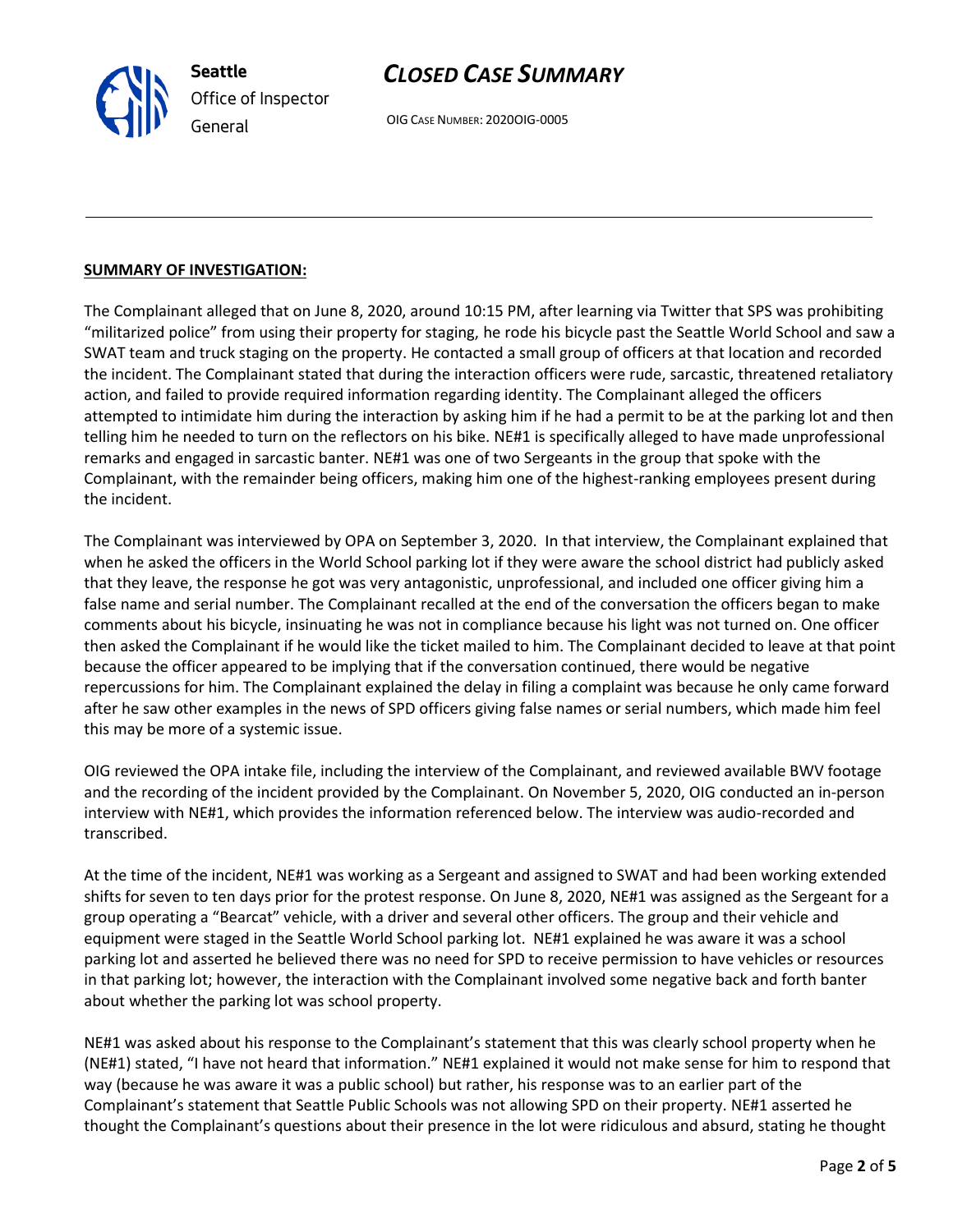

OIG CASE NUMBER: 2020OIG-0005

the Complainant was being "a jerk." NE#1 acknowledged it might have made a difference if he had known about the SPS social media post, but still found it absurd that SPD could not park on City property if there was an operational necessity. At one point NE#1 asked the Complainant to "show him the document," which the Complainant did not produce. NE#1 also pointed to other cars, challenging the Complainant as to whether other cars in the lot also needed a permit, stating he was trying to make a point that a permit was not necessary.

NE#1's explanation for why the interaction with the Complainant occurred in a negative manner was that, when a conversation starts, whomever begins the interaction sets the tone. He went on to characterize the Complainant's tone as "very sarcastic" and "accusatory," stating the Complainant was "looking to get some sort of reaction out of us." NE#1 does not believe he was sarcastic back to the Complainant and asserts he did not raise his voice, nor did he speak in a derogatory way, or use profanity. NE#1 also asserted that he attempted to deescalate the conversation with the Complainant by saying he had answered his questions and asking him what it was that he wanted.

NE#1 made a parting remark to the Complainant as he rode away, advising him to make sure to use hand and arm signals. NE#1 characterized this as simply "a good safety tip," made out of concern for the Complainant's safety, rather than flippantly as a parting dig.

### **ANALYSIS AND CONCLUSIONS:**

#### **Named Employee #1 - Allegation #1** *5.001 - Standards and Duties 10. Employees Shall Strive to be Professional*

SPD Policy 5.001-POL-10 requires that SPD employees "strive to be professional at all times." The policy further instructs that "employees may not engage in behavior that undermines public trust in the Department, the officer, or other officers." (SPD Policy 5.001-POL-10.) The policy further states the following: "Any time employees represent the Department or identify themselves as police officers or Department employees, they will not use profanity directed as an insult or any language that is derogatory, contemptuous, or disrespectful toward any person." (*Id*.) Lastly, the policy instructs Department employees to "avoid unnecessary escalation of events even if those events do not end in reportable uses of force." (*Id*.)

Based on a review of the BWV, video provided by the Complainant, and interviews of involved persons, OIG finds the NE#1's actions concerning and in need of correction but not violative of policy as it is plainly understood. There were several instances where NE#1 made light of the Complainant's concern, and was dismissive and defensive, rather than helpful and respectful, to the Complainant. OIG acknowledges the challenges experienced by officers during this time, including the stress of prolonged shifts in a very difficult and volatile atmosphere. Although it may have been frustrating to be challenged while engaging in conduct NE#1 believed was legitimate, especially given the length of shifts and contentiousness of operations, the Complainant had the right to engage NE#1 and seek accountability. Even if a community member is frustrated or angry, NE#1 is a public servant and has the obligation to speak politely to members of the public and take their concerns seriously.

While not rising to the level of policy violation, the attitude displayed toward the Complainant and the dismissiveness towards the Complaint are deeply concerning to OIG. Several aspects of this encounter deserve to be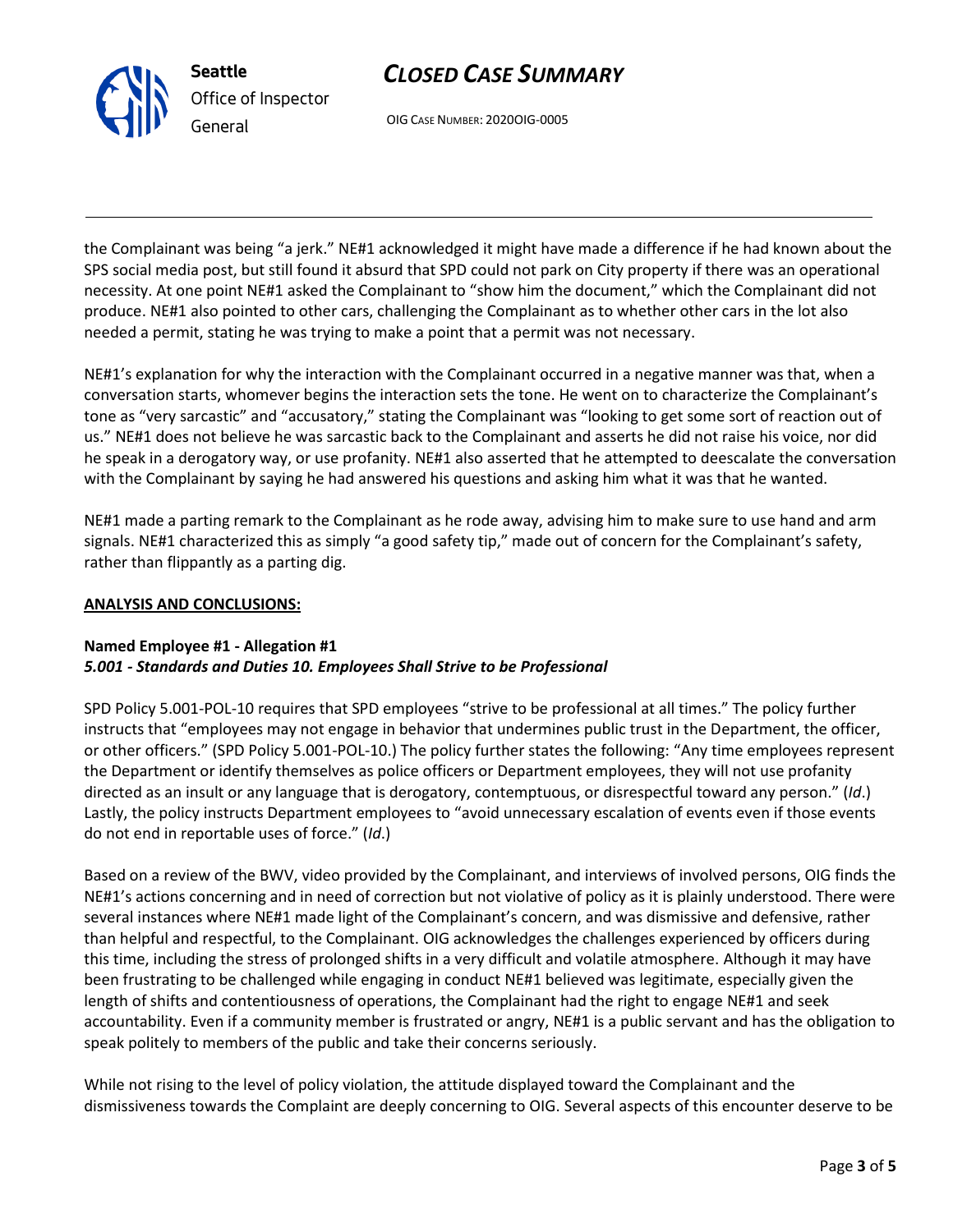

OIG CASE NUMBER: 2020OIG-0005

specifically discussed to clarify expectations toward members of the community, as well as the obligation of supervisors to model appropriate behavior:

First is the NE#1's assertion that the tone of an interaction with a community member is set by whomever begins the interaction. SPD members have an obligation to engage in a courteous and professional manner with members of the public, and in a way that promotes de-escalation, regardless of the state of mind or agitation level of the community member. This is especially concerning, given that officers are frequently called to scenes with angry or violent persons, persons in crisis, or people who are for various reasons out of control. Responding officers must be the voice of reason and maintain calm and composure in the face of chaos, violence, and trauma. Officers have an obligation to set a tone of professionalism and composure, regardless of the mental or emotional state of community members they interact with. The premise behind de-escalation is that officers have an obligation to use calm language and other tactics to calm a situation and keep it from devolving. Those same principles apply to any interaction with a community member to keep it from becoming a conversation that undermines public confidence in SPD. As a supervisor, NE#1 has an additional obligation to appropriately model this behavior for others, and further, as a SWAT supervisor the NE#1's ability to maintain composure and respond calmly rather than react emotionally seems paramount.

In this situation, NE#1 stated he thought the Complainant was being a "jerk" and characterized the Complainant's tone as "very sarcastic" and "accusatory," and that he was "looking to get some sort of reaction out of us." It is unfortunate that although NE#1 recognized this dynamic and that this was an attempt to provoke a reaction, rather than using that insight to diffuse the situation, NE#1 reacted defensively and stood by while fellow officers engaged in unprofessional conduct. However, as a distinguishing factor from the conduct of other officers in this incident, NE#1 did not engage in open sarcasm, overtly rude banter, or veiled suggestions of retaliatory conduct.

Next, NE#1 believes he attempted to de-escalate the interaction with the Complainant by curtly stating they had answered his questions and challenging him by asking "what are you after, partner?" This did not appear to be a genuine attempt at de-escalation and came off as a brush-off of the Complainant's concerns and a negative reaction to NE#1's authority being challenged by the Complainant.

Finally, NE#1's statement that his parting comments were made out of genuine concern for the Complainant's safety and not in jest is not supported by the evidence. Given the context of the preceding conversation, the idle threats made by another officer about citations for improper lighting, and the NE#1's belief that the Complainant was making ridiculous assertions, it is not convincing that the comments were made out of concern. This comment was unnecessary and only furthered the Complainant's belief that these SPD officers were indifferent to public sentiment. These kinds of immature interactions with the public negatively impact respect, trust, and confidence in SPD.

At a time when public sentiment around policing was at an all-time crisis point, NE#1 could have used this opportunity to listen to the community member, explain what was occurring and that they were unaware of restrictions on use of the parking lot, and offer to clarify the issue and perhaps reassess their actions. This could have been a moment to reassure the Complainant that SPD is responsive to community concerns and is a different and better department than some that had sparked the initial outrage at the beginning of the summer. Instead, this interaction left the